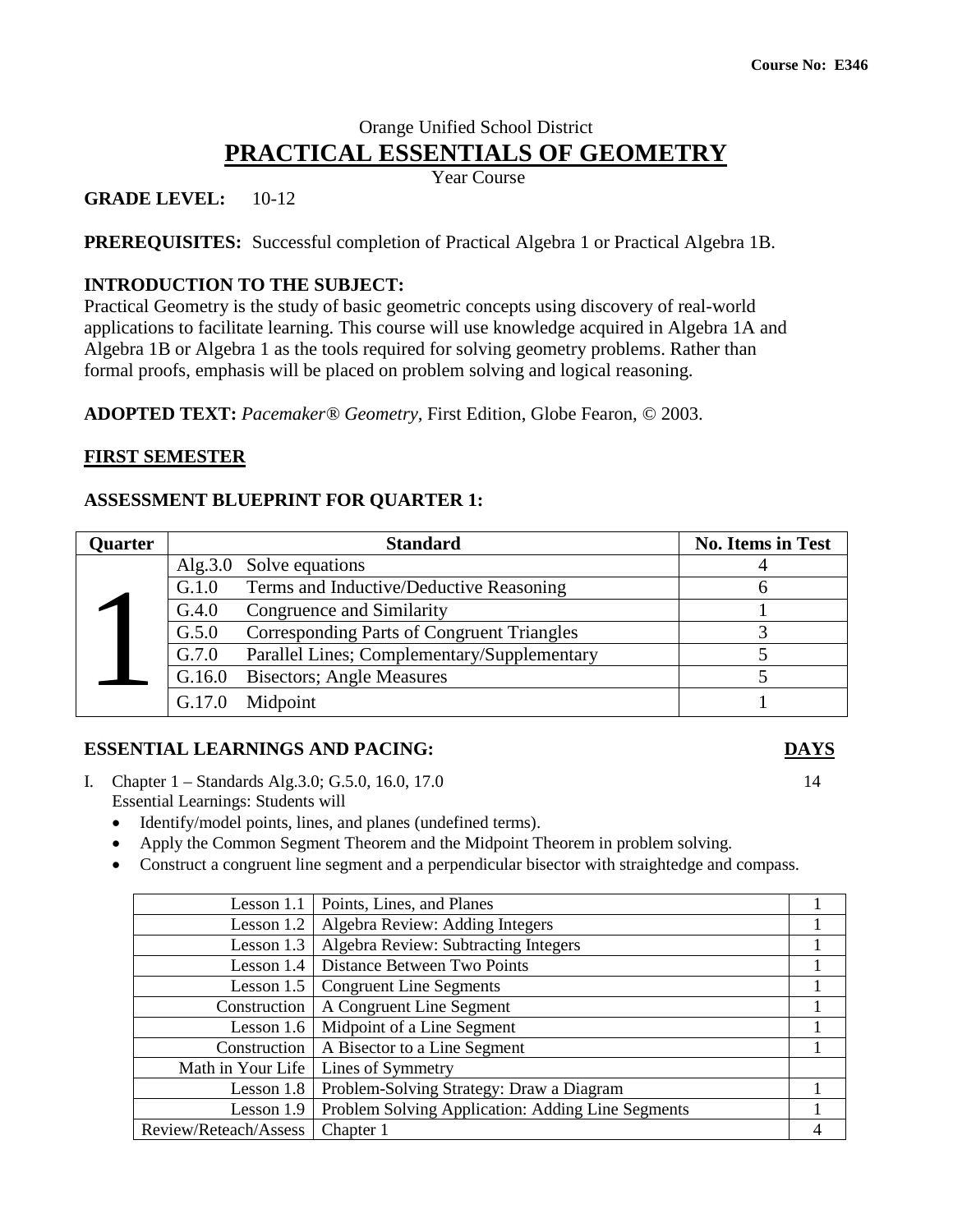- II. Chapter 2 Standards G.5.0, 7.0, 16.0 14
	- Essential Learnings: Students will
		- Use a protractor to measure angles.
		- Classify angles and distinguish between complementary and supplementary angles.
		- Construct congruent angles and an angle bisector using straightedge and compass.
		- Apply the Angle Bisector Theorem in problem solving.

| Lesson 2.1            | Using a Protractor                                 |  |
|-----------------------|----------------------------------------------------|--|
| Lesson 2.2 $ $        | <b>Classifying Angles</b>                          |  |
| Lesson 2.3            | Algebra Review: Solving Equations With Parentheses |  |
| Lesson 2.4            | Adding and Subtracting Angle Measures              |  |
| Lesson 2.5            | <b>Complementary and Supplementary Angles</b>      |  |
| Lesson 2.6            | <b>Congruent Angles</b>                            |  |
| Construction          | A Congruent Angle                                  |  |
| Lesson 2.7            | <b>Vertical Angles</b>                             |  |
| Lesson 2.8            | Angle Bisectors                                    |  |
| Construction          | An Angle Bisector                                  |  |
| Lesson 2.11           | Problem Solving Application: Angles and Sports     |  |
| Review/Reteach/Assess | Chapter 2                                          |  |

#### III. Chapter  $3 -$ Standards G.1.0, 4.0  $7$

Essential Learnings: Students will

- Distinguish between inductive and deductive reasoning.
- Write conditional (if...then) and inverse statements.

|                                   | Lesson 3.1   Inductive Reasoning                    |  |
|-----------------------------------|-----------------------------------------------------|--|
|                                   | Lesson 3.2   Deductive Reasoning                    |  |
|                                   | Lesson 3.3   Conditional Statements                 |  |
|                                   | Lesson 3.4   Algebra Review: Properties of Equality |  |
|                                   | Lesson 3.5   Properties of Congruence               |  |
| Review/Reteach/Assess   Chapter 3 |                                                     |  |

| <b>Semester</b> |         | <b>Standard</b>                                      | <b>No. Items in Test</b> |
|-----------------|---------|------------------------------------------------------|--------------------------|
|                 | Alg.2.0 | <b>Exponents</b>                                     |                          |
|                 | G.5.0   | <b>Corresponding Parts of Congruent Triangles</b>    |                          |
|                 | G.6.0   | Triangle Inequality; Sum of Angles                   |                          |
|                 | G.7.0   | Parallel Lines; Properties of Quadrilaterals/Circles | 6                        |
|                 | G.12.0  | <b>Interior/Exterior Angles</b>                      |                          |
|                 | G.15.0  | <b>Pythagorean Theorem</b>                           |                          |
|                 | G.16.0  | <b>Bisectors</b>                                     | ി                        |
|                 | G.17.0  | Midpoints                                            |                          |
|                 | G.20.0  | <b>Special Right Triangles</b>                       |                          |

#### IV. Chapter 4 – Standards G.7.0, 16.0 15

- Construct perpendicular line and perpendicular bisector using straightedge and compass.
- Identify angles formed by a transversal and a pair of lines.
- Use properties of parallel lines to determine congruent angles.
- Recognize angle conditions that occur with parallel lines.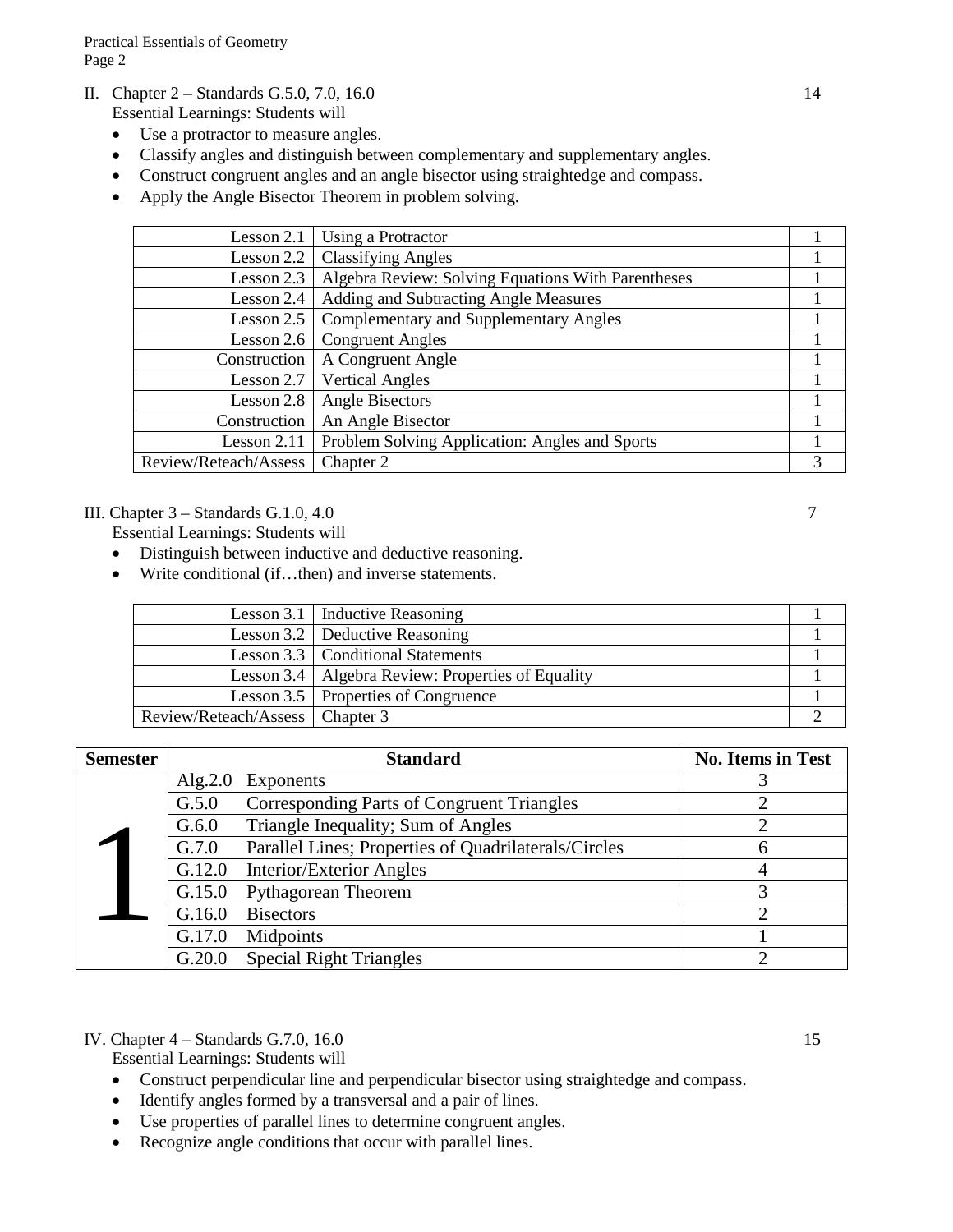| Lesson 4.1             | Perpendicular Lines                                 |   |
|------------------------|-----------------------------------------------------|---|
| Construction           | A Perpendicular Line Through a Point on a Line      |   |
| Lesson 4.2             | Perpendicular Bisector                              |   |
| Construction           | A Perpendicular Line Through a Point Not on a Line  |   |
| Lesson 4.3             | <b>Parallel Lines</b>                               |   |
| Lesson $4.4$           | <b>Parallel Lines With Transversals</b>             |   |
| Lesson $4.5$           | <b>Alternate Interior Angles</b>                    |   |
| Lesson 4.6             | Same-Side Interior Angles                           |   |
| Lesson 4.7             | <b>Corresponding Angles</b>                         |   |
| Construction           | A Line Parallel to a Given Line                     |   |
| <b>Math Connection</b> | <b>Contour Maps</b>                                 |   |
| Lesson 4.9             | Problem-Solving Skill: Draw a One-Point Perspective |   |
| Lesson $4.10$          | Problem-Solving Application: Taxicab Routes         |   |
| Review/Reteach/Assess  | Chapter 4                                           | 3 |

V. Chapter 5 – Standards G.5.0, 6.0, 12.0, 17.0 20

Essential Learnings: Students will

- Identify and classify triangles by angles and sides.
- Apply the Angle Sum Theorem, the Exterior Angle Theorem, the Triangle Inequality Theorem, the Isosceles Triangle Theorem, the Opposite Side-Angle Theorem, and the Triangle Midsegment Theorem.
- Know that triangles are congruent and are able to use the concept of CPCTC; apply the postulates of SSS, SAS, ASA, and AAS.

| Lesson 5.1            | <b>Classifying Triangles by Angles</b>   |                             |
|-----------------------|------------------------------------------|-----------------------------|
| Lesson $5.2$          | Angle Sum Theorem                        |                             |
| Lesson 5.3            | <b>Exterior Angles of a Triangle</b>     |                             |
| Lesson 5.4            | Classifying Triangles by Sides           |                             |
| Lesson 5.5            | Triangle Inequality Theorem              |                             |
| Lesson 5.6            | <b>Isosceles Triangles</b>               |                             |
| Lesson 5.7            | Side-Angle Relationship                  |                             |
| Lesson 5.8            | <b>Congruent Triangles</b>               |                             |
| Lesson 5.9            | <b>Congruent Triangles: SSS and SAS</b>  | 2                           |
| Lesson $5.10$         | Congruent Triangles: ASA and AAS         | $\mathcal{D}_{\mathcal{L}}$ |
| Lesson 5.11           | Medians, Altitudes, and Angle Bisectors  | $\mathcal{D}_{\mathcal{L}}$ |
| Lesson $5.12$         | Triangle Midsegment Theorem              |                             |
| On-the-Job Math       | Tessellations                            |                             |
| 5.14                  | Problem-Solving Skill: Find the Centroid |                             |
| 5.15                  | Problem-Solving Application: Engineering |                             |
| Review/Reteach/Assess | Chapter 5                                | 3                           |

# VI. Chapter 6 – Standards Alg. 2.0; G.15.0, 20.0 15

- Apply the Pythagorean Theorem.
- Know and use special right triangles in problem solving.

| Lesson 6.1   Algebra Review: Squares                          |  |
|---------------------------------------------------------------|--|
| Lesson 6.2   Algebra Review: Square Roots                     |  |
| Lesson 6.3   Algebra Review: Simplifying Radicals             |  |
| Lesson 6.4   Parts of a Right Triangle                        |  |
| Lesson 6.5   Pythagorean Theorem                              |  |
| Construction   A Right Triangle                               |  |
| Lesson 6.6   Special Right Triangle: 45° - 45° - 90°          |  |
| Lesson 6.7   Special Right Triangle: $30^{\circ}$ - 60° - 90° |  |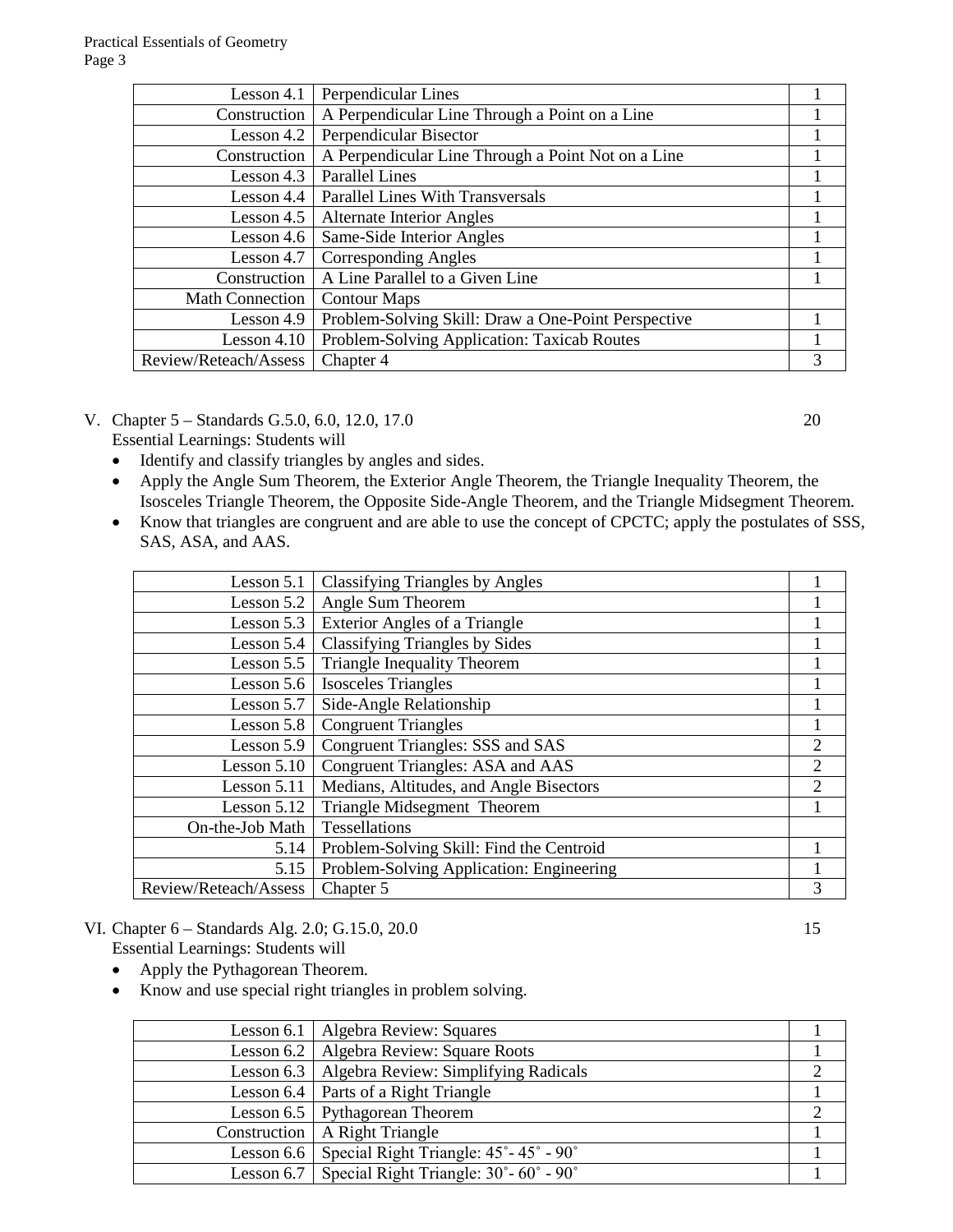|                                   | Lesson 6.8   Calculator: Pythagorean Triples                    |  |
|-----------------------------------|-----------------------------------------------------------------|--|
| On-the-Job Math   Carpenters      |                                                                 |  |
|                                   | Lesson 6.9   Problem-Solving Strategy: Draw a Diagram           |  |
|                                   | Lesson 6.10   Problem-Solving Application: Indirect Measurement |  |
| Review/Reteach/Assess   Chapter 6 |                                                                 |  |

| Quarter | <b>Standard</b>                                            | <b>No. Items in Test</b> |
|---------|------------------------------------------------------------|--------------------------|
|         | 6.NS.1.3 Proportions                                       |                          |
|         | Corresponding Parts of Congruent/Similar Polygons<br>G.5.0 |                          |
|         | Properties of Quadrilaterals/Circles<br>G.7.0              |                          |
|         | Circumference/Area of Circle<br>G.8.0                      |                          |
|         | G.12.0<br>Interior/Exterior Angles                         |                          |
|         | Midpoints<br>G.17.0                                        |                          |
|         | Chords, Secants, Tangents, Inscribed Angles,<br>G.21.0     |                          |

VII. Chapter 7 – Standards G.5.0, 7.0, 12.0, 17.0 11

Essential Learnings: Students will

- Apply the Trapezoid Midsegment Theorem, the Exterior- and Interior-Angle Sum Theorems for Polygons.
- Find and use measures of sides and exterior and interior angles of triangles and polygons to classify figures and solve problems.

| Lesson 7.1             | Polygons                                               |   |
|------------------------|--------------------------------------------------------|---|
| Lesson 7.2             | Parallelograms                                         |   |
| Lesson 7.3             | Special Parallelograms: Rectangle, Square, and Rhombus |   |
| Lesson 7.4             | Diagonals of Parallelograms                            |   |
| Lesson 7.5             | Trapezoids                                             |   |
| Lesson 7.6             | <b>Isosceles Trapezoids</b>                            |   |
| Lesson 7.7             | <b>Calculator: Exterior Angles or Regular Polygons</b> |   |
| <b>Math Connection</b> | <b>Kites</b>                                           |   |
| Lesson 7.8             | Problem-Solving Skill: Interior-Angle Sum of a Polygon |   |
| Lesson 7.9             | Problem-Solving Application: Indirect Measurement      |   |
| Review/Reteach/Assess  | Chapter 7                                              | ∍ |

#### VIII. Chapter 9 – Standards G.5.0, 6.0, 12.0, 17.0 15

- Solve proportions
- Use concepts of similarity and congruence to solve problems

| Lesson 9.1             | Algebra Review: Ratios                           |   |
|------------------------|--------------------------------------------------|---|
| Lesson 9.2             | <b>Algebra Review: Proportions</b>               |   |
| Lesson $9.3$           | <b>Similar Triangles</b>                         |   |
| Lesson 9.4             | Angle-Angle Similarity                           |   |
| Lesson 9.5             | Altitude of a Right Triangle                     |   |
| Lesson 9.6             | Legs of a Right Triangle                         |   |
| Lesson 9.7             | Side-Splitter Theorem                            |   |
| Lesson 9.8             | Similar Polygons                                 |   |
| Lesson 9.9             | Perimeter of Similar Polygons                    |   |
| Lesson 9.10            | Area of Similar Polygons                         |   |
| <b>Math Connection</b> | The Golden Rectangle (Donald in Mathemagic Land) |   |
| Lesson $9.12$          | Problem-Solving Strategy: Write an Equation      |   |
| Lesson $9.13$          | Problem-Solving Application: Scale Drawings      |   |
| Review/Reteach/Assess  | Chapter 9                                        | 3 |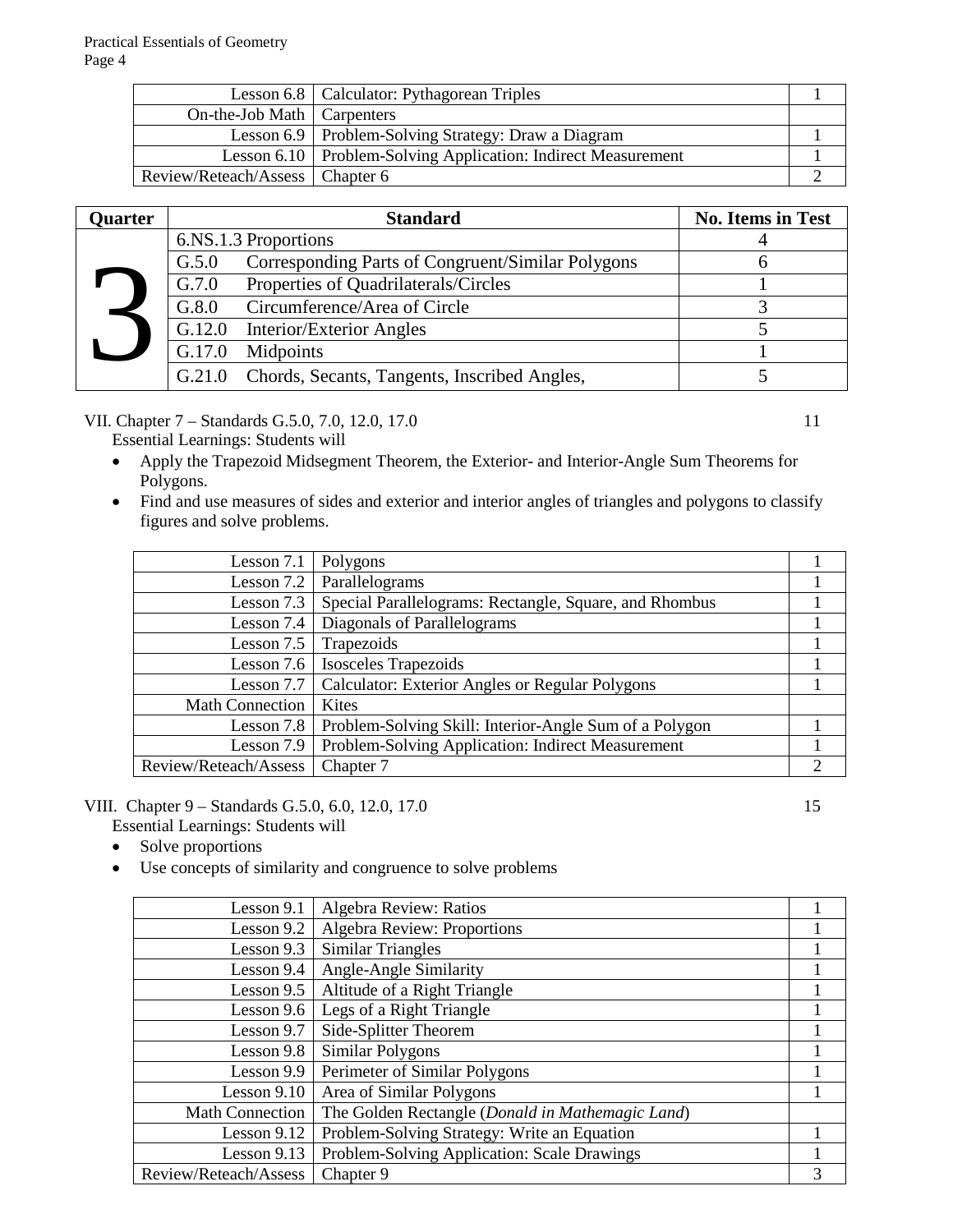Practical Essentials of Geometry Page 5

IX. Chapter 10 – Standards G.8.0, 21.0 15 days

Essential Learnings: Students will

- Identify and define parts of a circle.
- Use relationships between arcs, chords, and diameters.
- Use the relationships and formulas of tangent and secant lines intersecting a circle.

| Lesson 10.1       | Circumference of a Circle                                         |                |
|-------------------|-------------------------------------------------------------------|----------------|
| Lesson $10.2$     | Area of a Circle                                                  |                |
| Lesson $10.3$     | Arcs and Central Angles                                           |                |
| Lesson 10.4       | Arc Length and Sectors                                            |                |
| Lesson $10.5$     | <b>Inscribed Angles</b>                                           |                |
| Lesson $10.6$     | Tangents                                                          |                |
| Lesson 10.7       | Tangents, Secants, and Angles                                     |                |
| Lesson 10.8       | <b>Tangents and Segments</b>                                      |                |
| Lesson 10.9       | Chords                                                            |                |
| Lesson $10.10$    | Chords and Angles                                                 |                |
| Lesson 10.11      | <b>Chords and Segments</b>                                        |                |
| Lesson $10.12$    | Calculator: Circumference and Area of a Circle                    |                |
| Math In Your Life | <b>Concentric Circles in Nature</b>                               |                |
| Lesson 10.13      | Problem-Solving Skill: Inscribed & Circumscribed Circles (CAHSEE) |                |
| Review/Assess     | Chapter 10                                                        | $\overline{c}$ |

#### **SECOND SEMESTER DAYS**

#### **ASSESSMENT BLUEPRINT:**

| <b>Semester</b> |      | <b>Standard</b>                                                  | <b>No. Items in Test</b> |
|-----------------|------|------------------------------------------------------------------|--------------------------|
|                 | 7.0  | Parallel Lines cut by Transversal; Quadrilaterals; Circles       | 6                        |
|                 | 8.0  | Perimeter, Circumference, Area, Volume, Lateral and              | 4                        |
|                 |      | Surface Area of Common Figures                                   |                          |
|                 | 9.0  | Volume/surface areas of prisms, pyramids, cylinders,             | 4                        |
|                 |      | cones, and spheres                                               |                          |
|                 |      | 10.0 Areas of polygons, including rectangles, scalene triangles, |                          |
|                 |      | equilateral triangles, rhombi, parallelograms, and               | 8                        |
|                 |      | trapezoids.                                                      |                          |
|                 | 11.0 | Dimension changes affect Perimeter, Area, Volume                 | 2                        |
|                 | 12.0 | <b>Interior and Exterior Angles</b>                              | 5                        |
|                 | 17.0 | Midpoint of a line segment, distance formula, equations of       | 3                        |
|                 |      | lines and circles.                                               |                          |
|                 |      | 21.0 Chords, secants, tangents, inscribed angles, inscribed /    | 6                        |
|                 |      | circumscribed polygons of circles.                               |                          |

### X. Chapters 12 – Standard G.22.0 11 days

- Solve problems involving transformations on the coordinate plane.
- Identify slope of parallel and perpendicular lines.

| Lesson 12.1   Algebra Review: Points on the Coordinate Plane |  |
|--------------------------------------------------------------|--|
| Lesson 12.2   Algebra Review: Finding Distance               |  |
| Lesson 12.3   Midpoint of a Line Segment                     |  |
| Lesson 12.4   Slope of a Line                                |  |
| Lesson 12.5   Parallel and Perpendicular Lines               |  |
| Lesson 12.6 Translations in the Coordinate Plane             |  |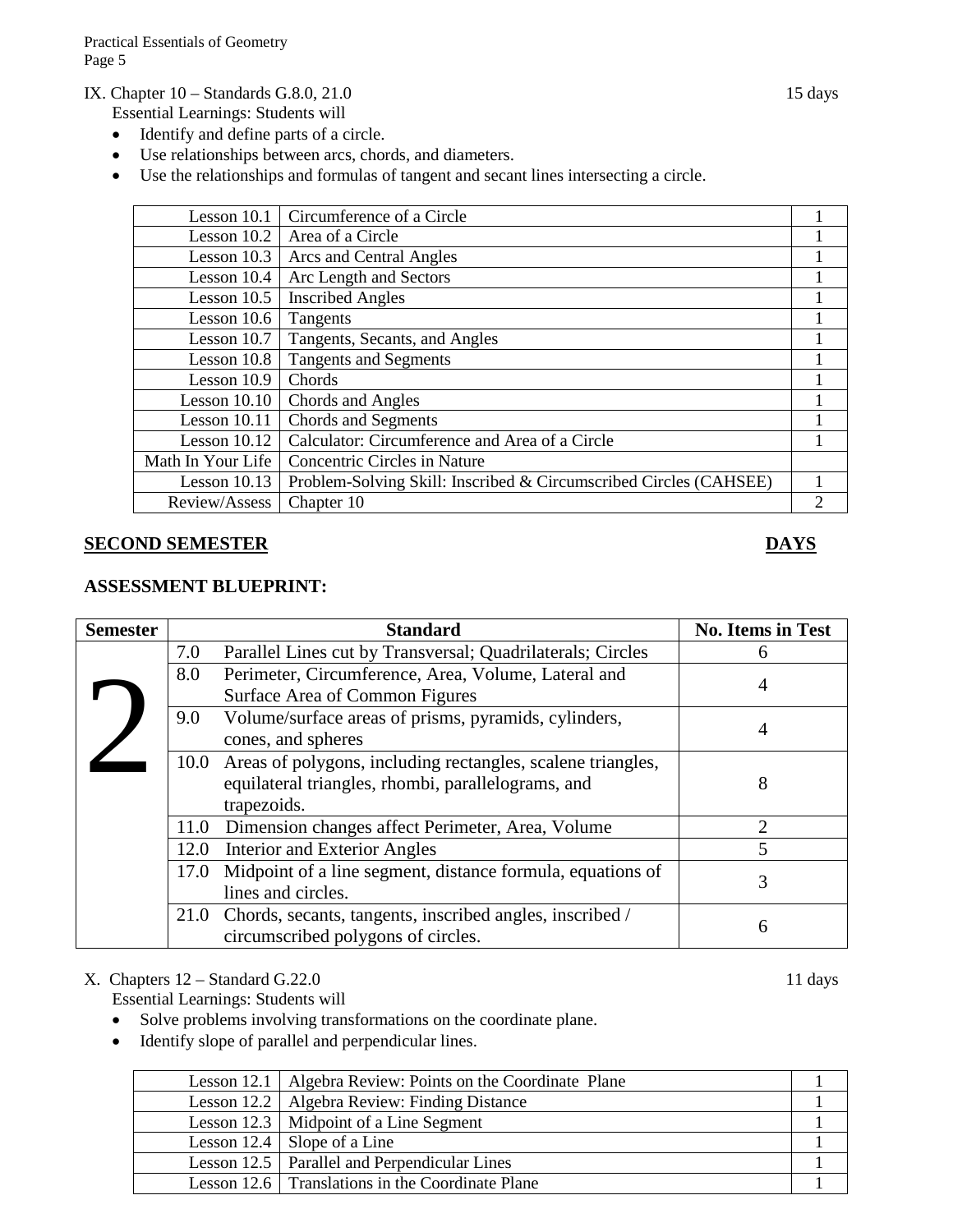|                                | Lesson 12.7   Reflections in the Coordinate Plane |  |
|--------------------------------|---------------------------------------------------|--|
|                                | Lesson 12.8   Rotations in the Coordinate Plane   |  |
|                                | Lesson 12.9   Dilations in the Coordinate Plane   |  |
| Math In Your Life   Navigation |                                                   |  |
| Review/Assess   Chapter 12     |                                                   |  |

#### XI. Chapter 8 – Standards G.8.0, 10.0 10

Essential Learnings: Students will

• Find perimeters and areas of parallelograms, triangles, trapezoids, rhombi, regular polygons and irregular figures.

|                       | Lesson 8.1 Perimeter of Polygons               |   |
|-----------------------|------------------------------------------------|---|
|                       | Lesson 8.2   Area of Rectangles and Squares    |   |
|                       | Lesson 8.3   Area of Parallelograms            |   |
|                       | Lesson 8.4   Area of Triangles                 |   |
|                       | Lesson 8.5   Area of Trapezoids                |   |
| Math Connection       | <b>Area of States</b>                          |   |
| Lesson $8.7$          | Problem-Solving Strategy: Simplify the Problem |   |
| Lesson 8.8            | Problem-Solving Application: Tiling a Surface  |   |
| Review/Reteach/Assess | Chapter 8                                      | 3 |

#### XII. Chapter 11 – Standards G.9.0 12 days

Essential Learnings: Students will

• Find surface area and volume of space figures.

| Lesson 11.1            | <b>Space Figures</b>                        |               |
|------------------------|---------------------------------------------|---------------|
| Lesson $11.2$          | Nets of Space Figures                       |               |
| Lesson $11.3$          | Surface Area of a Prism                     |               |
| Lesson 11.4            | Surface Area of a Cylinder                  |               |
| Lesson $11.6$          | Volume of a Prism                           |               |
| Lesson $11.7$          | Volume of a Cylinder                        |               |
| Lesson 11.8            | Volume of a Cone                            |               |
| Lesson $11.10$         | Volume of Similar Figures                   |               |
| Lesson 11.11           | Calculator: Volume of a Pyramid             |               |
| <b>Math Connection</b> | Archimedes and Volume                       |               |
| Lesson 11.12           | Problem-Solving Strategy: Write an Equation |               |
| Review/Assess          | Chapter 11                                  | $\mathcal{D}$ |

# **DATE OF LAST CONTENT REVISION:**

### **DATE OF BOARD APPROVAL:**

## **DATE OF CURRENT CONTENT REVISION:** May 2012

### **CALIFORNIA STANDARDS TEST GEOMETRY**

(Blueprint adopted by the State Board of Education 10/02)

| <b>CALIFORNIA CONTENT STANDARDS: GEOMETRY</b>                                          | # of<br><b>Items</b> |
|----------------------------------------------------------------------------------------|----------------------|
| The geometric skills and concepts in this discipline are useful to all students. Aside |                      |
| from learning these skills and concepts, students will develop their ability to        |                      |
| construct formal, logical arguments and proofs in geometric settings and problems.     |                      |